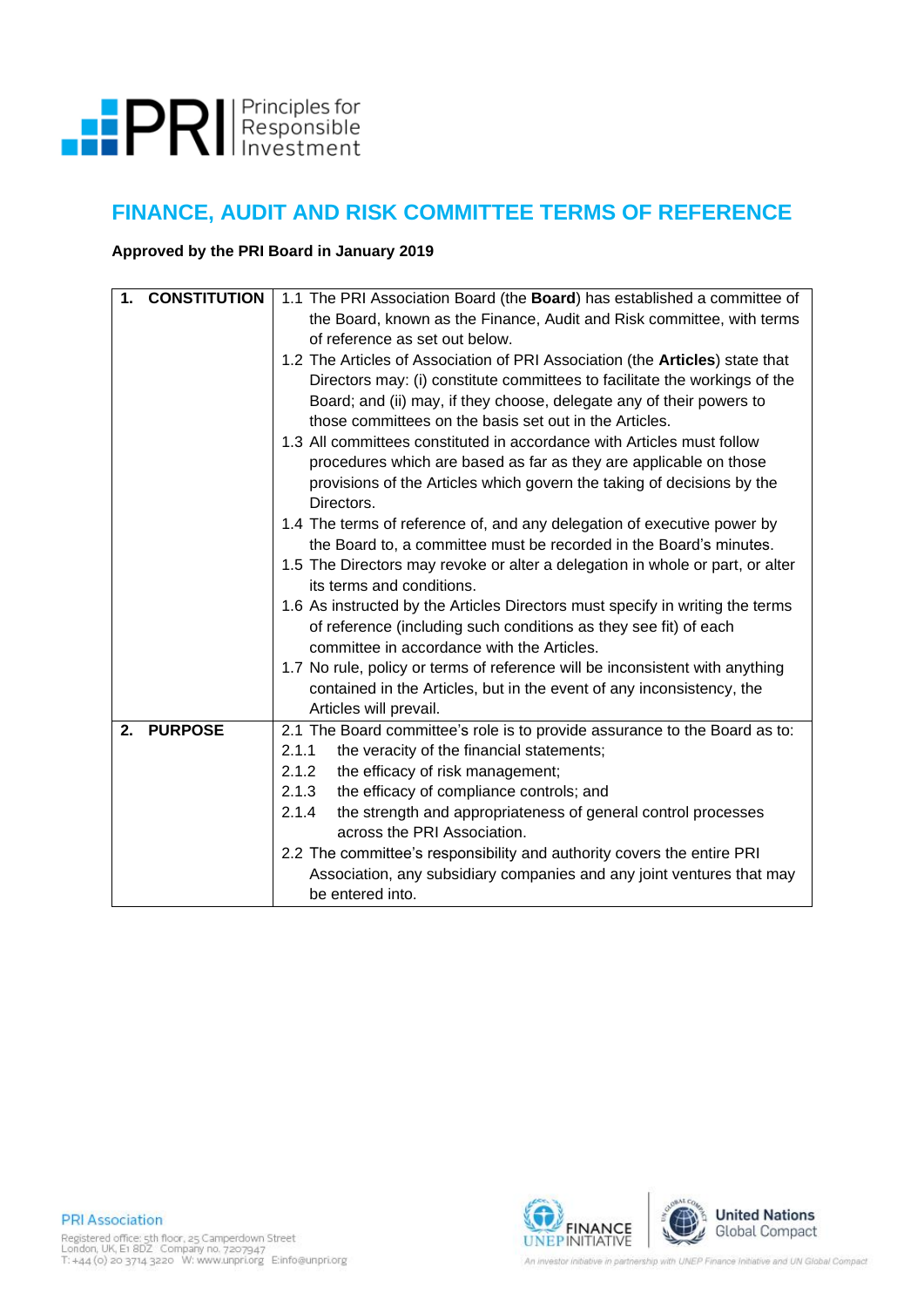| <b>DUTIES</b><br>3. | Governance, risk management and internal control.                                                                                          |  |  |  |  |
|---------------------|--------------------------------------------------------------------------------------------------------------------------------------------|--|--|--|--|
|                     | 3.1 The committee will ensure that an effective system of integrated                                                                       |  |  |  |  |
|                     | governance, risk management and internal control, is established and                                                                       |  |  |  |  |
|                     | maintained across the whole of the PRI's activities, in support of its aim<br>and strategic objectives. In particular, the committee will: |  |  |  |  |
|                     |                                                                                                                                            |  |  |  |  |
|                     | 3.1.1<br>review the adequacy of all risk and control related disclosure                                                                    |  |  |  |  |
|                     | statements, external audit opinion or other appropriate independent                                                                        |  |  |  |  |
|                     | assurances, prior to endorsement by the Board;                                                                                             |  |  |  |  |
|                     | 3.1.2<br>satisfy itself that risks are managed appropriately;                                                                              |  |  |  |  |
|                     | 3.1.3<br>monitor policies for ensuring compliance with relevant regulatory,                                                                |  |  |  |  |
|                     | legal and code of conduct requirements, and fraud and corruption;                                                                          |  |  |  |  |
|                     | use the work of internal and external audit and other assurance<br>3.1.4                                                                   |  |  |  |  |
|                     | functions in carrying out this work, but will not be limited to these<br>functions;                                                        |  |  |  |  |
|                     | 3.1.5<br>seek reports and assurances from directors and managers as                                                                        |  |  |  |  |
|                     | appropriate, concentrating on the overarching systems of integrated                                                                        |  |  |  |  |
|                     | governance, risk management and internal control, together with                                                                            |  |  |  |  |
|                     | indicators of their effectiveness;                                                                                                         |  |  |  |  |
|                     | 3.1.6<br>report any substantial matters, within the remit of the committee, to                                                             |  |  |  |  |
|                     | the Board as it deems fit; and                                                                                                             |  |  |  |  |
|                     | 3.1.7<br>examine the strategic context for the PRI to identify significant                                                                 |  |  |  |  |
|                     | strategic risks.                                                                                                                           |  |  |  |  |
|                     |                                                                                                                                            |  |  |  |  |
| <b>DUTIES</b><br>4. | <b>External audit</b>                                                                                                                      |  |  |  |  |
|                     | 4.1 The committee will have an annual meeting with the auditor,                                                                            |  |  |  |  |
|                     | independent of the PRI Executive.                                                                                                          |  |  |  |  |
|                     | 4.2 The committee will review the work and findings of the external auditor                                                                |  |  |  |  |
|                     | and consider the implications of, and management's responses to, their                                                                     |  |  |  |  |
|                     | work. This will be achieved by:                                                                                                            |  |  |  |  |
|                     | 4.2.1<br>considering the performance of the external auditor;                                                                              |  |  |  |  |
|                     | 4.2.2<br>recommending to the Board approval (or not) of the annual audit                                                                   |  |  |  |  |
|                     | plan;                                                                                                                                      |  |  |  |  |
|                     | 4.2.3<br>discussing and agreeing with the external auditor, before an audit                                                                |  |  |  |  |
|                     | commences, about the nature and scope of the audit as set out in                                                                           |  |  |  |  |
|                     | the annual plan and the audit fee; and                                                                                                     |  |  |  |  |
|                     | 4.2.4<br>reviewing all external audit reports, including agreement of the                                                                  |  |  |  |  |
|                     | annual audit letter before submission to the Board and any work                                                                            |  |  |  |  |
|                     | carried outside the annual audit plan, together with the                                                                                   |  |  |  |  |
|                     | appropriateness of management responses.                                                                                                   |  |  |  |  |
|                     | 4.3 The committee will annually review and monitor the auditor's                                                                           |  |  |  |  |
|                     | independence and objectivity of the audit process and make                                                                                 |  |  |  |  |
|                     | recommendations to the Board on the contract with the auditor.                                                                             |  |  |  |  |
| <b>DUTIES</b><br>5. | <b>Access</b>                                                                                                                              |  |  |  |  |
|                     | 5.1 The external auditors have access as required to the committee chair                                                                   |  |  |  |  |

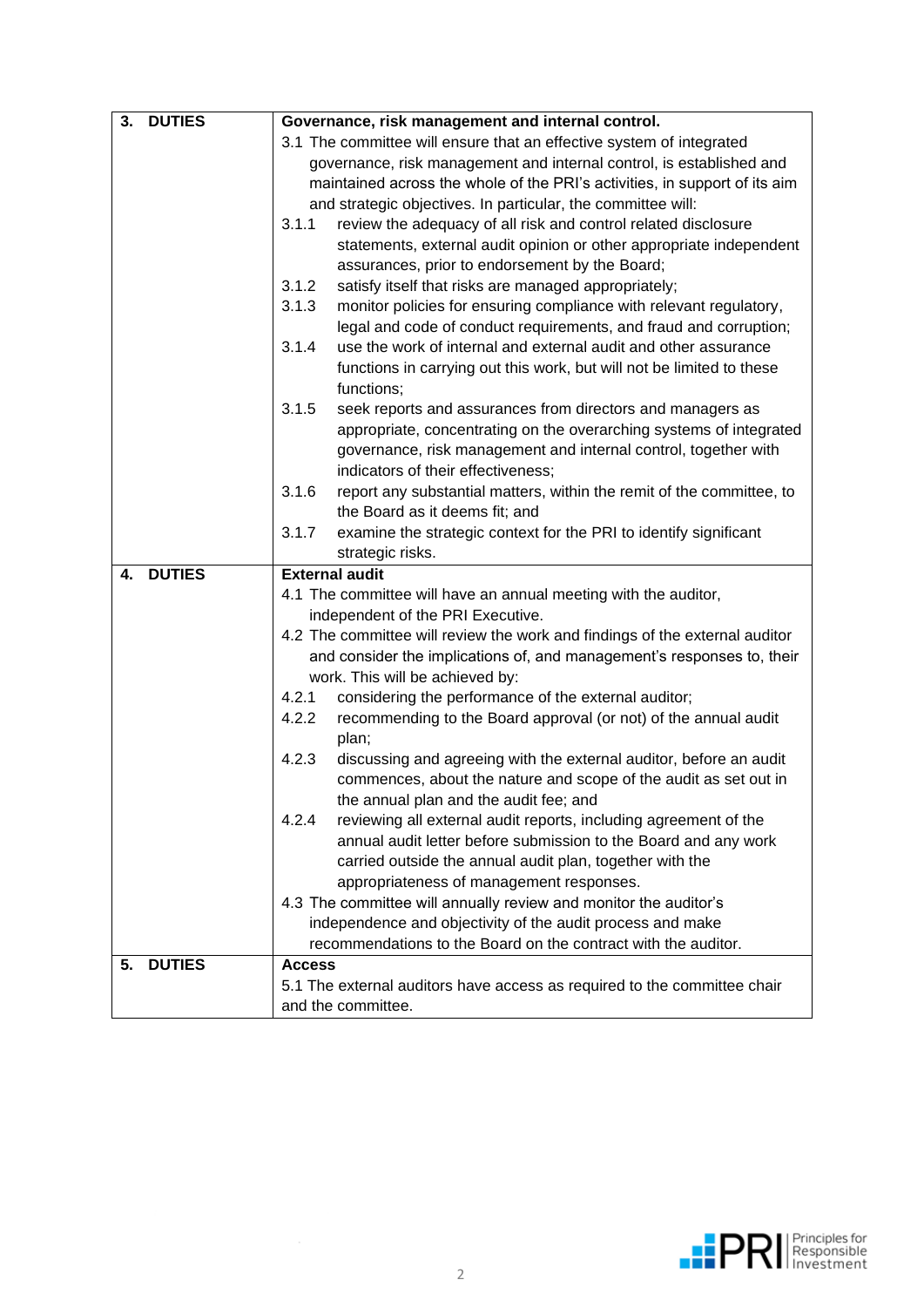| <b>Financial reporting</b>                                                                      |                                                                                                                              |                                                                                                                                                                                                                                                                                                                                                                                                                                                                                                                                                                                                                                                                                                                                                                                                                                                                                                                                                                                                                                                                                                                                                                                                                                                                                                                                                                                                                                                                                                                                                                                                                                                                                                                                                                                         |  |  |  |
|-------------------------------------------------------------------------------------------------|------------------------------------------------------------------------------------------------------------------------------|-----------------------------------------------------------------------------------------------------------------------------------------------------------------------------------------------------------------------------------------------------------------------------------------------------------------------------------------------------------------------------------------------------------------------------------------------------------------------------------------------------------------------------------------------------------------------------------------------------------------------------------------------------------------------------------------------------------------------------------------------------------------------------------------------------------------------------------------------------------------------------------------------------------------------------------------------------------------------------------------------------------------------------------------------------------------------------------------------------------------------------------------------------------------------------------------------------------------------------------------------------------------------------------------------------------------------------------------------------------------------------------------------------------------------------------------------------------------------------------------------------------------------------------------------------------------------------------------------------------------------------------------------------------------------------------------------------------------------------------------------------------------------------------------|--|--|--|
| 6.1 The committee will review the Annual Report and financial statements                        |                                                                                                                              |                                                                                                                                                                                                                                                                                                                                                                                                                                                                                                                                                                                                                                                                                                                                                                                                                                                                                                                                                                                                                                                                                                                                                                                                                                                                                                                                                                                                                                                                                                                                                                                                                                                                                                                                                                                         |  |  |  |
| before submission to the Board, focusing particularly on:                                       |                                                                                                                              |                                                                                                                                                                                                                                                                                                                                                                                                                                                                                                                                                                                                                                                                                                                                                                                                                                                                                                                                                                                                                                                                                                                                                                                                                                                                                                                                                                                                                                                                                                                                                                                                                                                                                                                                                                                         |  |  |  |
| 6.1.1                                                                                           |                                                                                                                              |                                                                                                                                                                                                                                                                                                                                                                                                                                                                                                                                                                                                                                                                                                                                                                                                                                                                                                                                                                                                                                                                                                                                                                                                                                                                                                                                                                                                                                                                                                                                                                                                                                                                                                                                                                                         |  |  |  |
|                                                                                                 |                                                                                                                              |                                                                                                                                                                                                                                                                                                                                                                                                                                                                                                                                                                                                                                                                                                                                                                                                                                                                                                                                                                                                                                                                                                                                                                                                                                                                                                                                                                                                                                                                                                                                                                                                                                                                                                                                                                                         |  |  |  |
| 6.1.2                                                                                           |                                                                                                                              |                                                                                                                                                                                                                                                                                                                                                                                                                                                                                                                                                                                                                                                                                                                                                                                                                                                                                                                                                                                                                                                                                                                                                                                                                                                                                                                                                                                                                                                                                                                                                                                                                                                                                                                                                                                         |  |  |  |
| 6.1.3                                                                                           |                                                                                                                              |                                                                                                                                                                                                                                                                                                                                                                                                                                                                                                                                                                                                                                                                                                                                                                                                                                                                                                                                                                                                                                                                                                                                                                                                                                                                                                                                                                                                                                                                                                                                                                                                                                                                                                                                                                                         |  |  |  |
|                                                                                                 |                                                                                                                              |                                                                                                                                                                                                                                                                                                                                                                                                                                                                                                                                                                                                                                                                                                                                                                                                                                                                                                                                                                                                                                                                                                                                                                                                                                                                                                                                                                                                                                                                                                                                                                                                                                                                                                                                                                                         |  |  |  |
|                                                                                                 |                                                                                                                              |                                                                                                                                                                                                                                                                                                                                                                                                                                                                                                                                                                                                                                                                                                                                                                                                                                                                                                                                                                                                                                                                                                                                                                                                                                                                                                                                                                                                                                                                                                                                                                                                                                                                                                                                                                                         |  |  |  |
|                                                                                                 |                                                                                                                              |                                                                                                                                                                                                                                                                                                                                                                                                                                                                                                                                                                                                                                                                                                                                                                                                                                                                                                                                                                                                                                                                                                                                                                                                                                                                                                                                                                                                                                                                                                                                                                                                                                                                                                                                                                                         |  |  |  |
|                                                                                                 |                                                                                                                              |                                                                                                                                                                                                                                                                                                                                                                                                                                                                                                                                                                                                                                                                                                                                                                                                                                                                                                                                                                                                                                                                                                                                                                                                                                                                                                                                                                                                                                                                                                                                                                                                                                                                                                                                                                                         |  |  |  |
|                                                                                                 |                                                                                                                              |                                                                                                                                                                                                                                                                                                                                                                                                                                                                                                                                                                                                                                                                                                                                                                                                                                                                                                                                                                                                                                                                                                                                                                                                                                                                                                                                                                                                                                                                                                                                                                                                                                                                                                                                                                                         |  |  |  |
|                                                                                                 |                                                                                                                              |                                                                                                                                                                                                                                                                                                                                                                                                                                                                                                                                                                                                                                                                                                                                                                                                                                                                                                                                                                                                                                                                                                                                                                                                                                                                                                                                                                                                                                                                                                                                                                                                                                                                                                                                                                                         |  |  |  |
|                                                                                                 |                                                                                                                              |                                                                                                                                                                                                                                                                                                                                                                                                                                                                                                                                                                                                                                                                                                                                                                                                                                                                                                                                                                                                                                                                                                                                                                                                                                                                                                                                                                                                                                                                                                                                                                                                                                                                                                                                                                                         |  |  |  |
|                                                                                                 |                                                                                                                              |                                                                                                                                                                                                                                                                                                                                                                                                                                                                                                                                                                                                                                                                                                                                                                                                                                                                                                                                                                                                                                                                                                                                                                                                                                                                                                                                                                                                                                                                                                                                                                                                                                                                                                                                                                                         |  |  |  |
|                                                                                                 |                                                                                                                              |                                                                                                                                                                                                                                                                                                                                                                                                                                                                                                                                                                                                                                                                                                                                                                                                                                                                                                                                                                                                                                                                                                                                                                                                                                                                                                                                                                                                                                                                                                                                                                                                                                                                                                                                                                                         |  |  |  |
|                                                                                                 |                                                                                                                              |                                                                                                                                                                                                                                                                                                                                                                                                                                                                                                                                                                                                                                                                                                                                                                                                                                                                                                                                                                                                                                                                                                                                                                                                                                                                                                                                                                                                                                                                                                                                                                                                                                                                                                                                                                                         |  |  |  |
|                                                                                                 |                                                                                                                              |                                                                                                                                                                                                                                                                                                                                                                                                                                                                                                                                                                                                                                                                                                                                                                                                                                                                                                                                                                                                                                                                                                                                                                                                                                                                                                                                                                                                                                                                                                                                                                                                                                                                                                                                                                                         |  |  |  |
|                                                                                                 |                                                                                                                              |                                                                                                                                                                                                                                                                                                                                                                                                                                                                                                                                                                                                                                                                                                                                                                                                                                                                                                                                                                                                                                                                                                                                                                                                                                                                                                                                                                                                                                                                                                                                                                                                                                                                                                                                                                                         |  |  |  |
| 3                                                                                               |                                                                                                                              |                                                                                                                                                                                                                                                                                                                                                                                                                                                                                                                                                                                                                                                                                                                                                                                                                                                                                                                                                                                                                                                                                                                                                                                                                                                                                                                                                                                                                                                                                                                                                                                                                                                                                                                                                                                         |  |  |  |
| 4                                                                                               | $\overline{3}$                                                                                                               |                                                                                                                                                                                                                                                                                                                                                                                                                                                                                                                                                                                                                                                                                                                                                                                                                                                                                                                                                                                                                                                                                                                                                                                                                                                                                                                                                                                                                                                                                                                                                                                                                                                                                                                                                                                         |  |  |  |
| 5                                                                                               | 3                                                                                                                            |                                                                                                                                                                                                                                                                                                                                                                                                                                                                                                                                                                                                                                                                                                                                                                                                                                                                                                                                                                                                                                                                                                                                                                                                                                                                                                                                                                                                                                                                                                                                                                                                                                                                                                                                                                                         |  |  |  |
|                                                                                                 |                                                                                                                              |                                                                                                                                                                                                                                                                                                                                                                                                                                                                                                                                                                                                                                                                                                                                                                                                                                                                                                                                                                                                                                                                                                                                                                                                                                                                                                                                                                                                                                                                                                                                                                                                                                                                                                                                                                                         |  |  |  |
|                                                                                                 |                                                                                                                              |                                                                                                                                                                                                                                                                                                                                                                                                                                                                                                                                                                                                                                                                                                                                                                                                                                                                                                                                                                                                                                                                                                                                                                                                                                                                                                                                                                                                                                                                                                                                                                                                                                                                                                                                                                                         |  |  |  |
|                                                                                                 |                                                                                                                              |                                                                                                                                                                                                                                                                                                                                                                                                                                                                                                                                                                                                                                                                                                                                                                                                                                                                                                                                                                                                                                                                                                                                                                                                                                                                                                                                                                                                                                                                                                                                                                                                                                                                                                                                                                                         |  |  |  |
|                                                                                                 |                                                                                                                              |                                                                                                                                                                                                                                                                                                                                                                                                                                                                                                                                                                                                                                                                                                                                                                                                                                                                                                                                                                                                                                                                                                                                                                                                                                                                                                                                                                                                                                                                                                                                                                                                                                                                                                                                                                                         |  |  |  |
|                                                                                                 |                                                                                                                              |                                                                                                                                                                                                                                                                                                                                                                                                                                                                                                                                                                                                                                                                                                                                                                                                                                                                                                                                                                                                                                                                                                                                                                                                                                                                                                                                                                                                                                                                                                                                                                                                                                                                                                                                                                                         |  |  |  |
|                                                                                                 |                                                                                                                              |                                                                                                                                                                                                                                                                                                                                                                                                                                                                                                                                                                                                                                                                                                                                                                                                                                                                                                                                                                                                                                                                                                                                                                                                                                                                                                                                                                                                                                                                                                                                                                                                                                                                                                                                                                                         |  |  |  |
| vote.                                                                                           |                                                                                                                              |                                                                                                                                                                                                                                                                                                                                                                                                                                                                                                                                                                                                                                                                                                                                                                                                                                                                                                                                                                                                                                                                                                                                                                                                                                                                                                                                                                                                                                                                                                                                                                                                                                                                                                                                                                                         |  |  |  |
| 10.4                                                                                            |                                                                                                                              |                                                                                                                                                                                                                                                                                                                                                                                                                                                                                                                                                                                                                                                                                                                                                                                                                                                                                                                                                                                                                                                                                                                                                                                                                                                                                                                                                                                                                                                                                                                                                                                                                                                                                                                                                                                         |  |  |  |
|                                                                                                 |                                                                                                                              |                                                                                                                                                                                                                                                                                                                                                                                                                                                                                                                                                                                                                                                                                                                                                                                                                                                                                                                                                                                                                                                                                                                                                                                                                                                                                                                                                                                                                                                                                                                                                                                                                                                                                                                                                                                         |  |  |  |
|                                                                                                 |                                                                                                                              |                                                                                                                                                                                                                                                                                                                                                                                                                                                                                                                                                                                                                                                                                                                                                                                                                                                                                                                                                                                                                                                                                                                                                                                                                                                                                                                                                                                                                                                                                                                                                                                                                                                                                                                                                                                         |  |  |  |
| The expectation is that committee members attend all committee<br>11.1                          |                                                                                                                              |                                                                                                                                                                                                                                                                                                                                                                                                                                                                                                                                                                                                                                                                                                                                                                                                                                                                                                                                                                                                                                                                                                                                                                                                                                                                                                                                                                                                                                                                                                                                                                                                                                                                                                                                                                                         |  |  |  |
|                                                                                                 |                                                                                                                              |                                                                                                                                                                                                                                                                                                                                                                                                                                                                                                                                                                                                                                                                                                                                                                                                                                                                                                                                                                                                                                                                                                                                                                                                                                                                                                                                                                                                                                                                                                                                                                                                                                                                                                                                                                                         |  |  |  |
| 11.2                                                                                            |                                                                                                                              |                                                                                                                                                                                                                                                                                                                                                                                                                                                                                                                                                                                                                                                                                                                                                                                                                                                                                                                                                                                                                                                                                                                                                                                                                                                                                                                                                                                                                                                                                                                                                                                                                                                                                                                                                                                         |  |  |  |
|                                                                                                 |                                                                                                                              |                                                                                                                                                                                                                                                                                                                                                                                                                                                                                                                                                                                                                                                                                                                                                                                                                                                                                                                                                                                                                                                                                                                                                                                                                                                                                                                                                                                                                                                                                                                                                                                                                                                                                                                                                                                         |  |  |  |
|                                                                                                 |                                                                                                                              |                                                                                                                                                                                                                                                                                                                                                                                                                                                                                                                                                                                                                                                                                                                                                                                                                                                                                                                                                                                                                                                                                                                                                                                                                                                                                                                                                                                                                                                                                                                                                                                                                                                                                                                                                                                         |  |  |  |
|                                                                                                 |                                                                                                                              |                                                                                                                                                                                                                                                                                                                                                                                                                                                                                                                                                                                                                                                                                                                                                                                                                                                                                                                                                                                                                                                                                                                                                                                                                                                                                                                                                                                                                                                                                                                                                                                                                                                                                                                                                                                         |  |  |  |
| 11.3<br>The Chief Finance Officer or their nominee is the secretary of the                      |                                                                                                                              |                                                                                                                                                                                                                                                                                                                                                                                                                                                                                                                                                                                                                                                                                                                                                                                                                                                                                                                                                                                                                                                                                                                                                                                                                                                                                                                                                                                                                                                                                                                                                                                                                                                                                                                                                                                         |  |  |  |
|                                                                                                 | committee and will attend the meetings.<br>The Director of Planning and Operations will attend the meetings.                 |                                                                                                                                                                                                                                                                                                                                                                                                                                                                                                                                                                                                                                                                                                                                                                                                                                                                                                                                                                                                                                                                                                                                                                                                                                                                                                                                                                                                                                                                                                                                                                                                                                                                                                                                                                                         |  |  |  |
|                                                                                                 |                                                                                                                              |                                                                                                                                                                                                                                                                                                                                                                                                                                                                                                                                                                                                                                                                                                                                                                                                                                                                                                                                                                                                                                                                                                                                                                                                                                                                                                                                                                                                                                                                                                                                                                                                                                                                                                                                                                                         |  |  |  |
| 11.4                                                                                            |                                                                                                                              |                                                                                                                                                                                                                                                                                                                                                                                                                                                                                                                                                                                                                                                                                                                                                                                                                                                                                                                                                                                                                                                                                                                                                                                                                                                                                                                                                                                                                                                                                                                                                                                                                                                                                                                                                                                         |  |  |  |
| Meetings are to be held not less than twice annually and at such<br>12.1                        |                                                                                                                              |                                                                                                                                                                                                                                                                                                                                                                                                                                                                                                                                                                                                                                                                                                                                                                                                                                                                                                                                                                                                                                                                                                                                                                                                                                                                                                                                                                                                                                                                                                                                                                                                                                                                                                                                                                                         |  |  |  |
| other times as required.<br>12.2<br>The committee will have an annual meeting with the auditor, |                                                                                                                              |                                                                                                                                                                                                                                                                                                                                                                                                                                                                                                                                                                                                                                                                                                                                                                                                                                                                                                                                                                                                                                                                                                                                                                                                                                                                                                                                                                                                                                                                                                                                                                                                                                                                                                                                                                                         |  |  |  |
|                                                                                                 | 6.1.4<br>to time by the Board.<br>members at all times.<br>Board.<br>Committee members<br>10.1<br>committee.<br>10.2<br>10.3 | the wording in the Statement on Internal Control and other<br>disclosures relevant to the terms of reference of the committee;<br>changes in, and compliance with, accounting policies and practices;<br>unadjusted mis-statements in the financial statements; and<br>significant variations resulting from the audit.<br>6.2 The committee should also ensure that the systems for financial<br>reporting to the Board, including those of budgetary control, are<br>complete, accurate and relevant.<br>7.1 The committee will also consider other topics, as referred to it from time<br>8.1 The committee will be comprised of PRI Board Directors.<br>8.2 There is to be a minimum of three and a maximum of five committee<br>8.3 Committee members and the committee chair are appointed by the<br>9.1 A quorum of the committee is set out in the table below:<br>Quorum<br>$\overline{c}$<br>The PRI Board Chair cannot chair the Finance, Audit and Risk<br>In the absence of the committee chair, the remaining members<br>present can designate one of themselves to chair the meeting.<br>Agenda items for decision at any meeting must be determined by a<br>majority of votes of the committee members present that are entitled to<br>In the case of an equality of votes, the chair of the committee will<br>not have a second or casting vote but a decision on the relevant matter<br>must be referred to the next available meeting of the Directors.<br>meetings, either in person or by conference call.<br>Other Board Directors have the right to attend the committee<br>meetings. Permanent UN Advisors, members of the PRI Executive and<br>any advisers appointed by the committee may attend any meeting of<br>the committee if invited by the committee. |  |  |  |

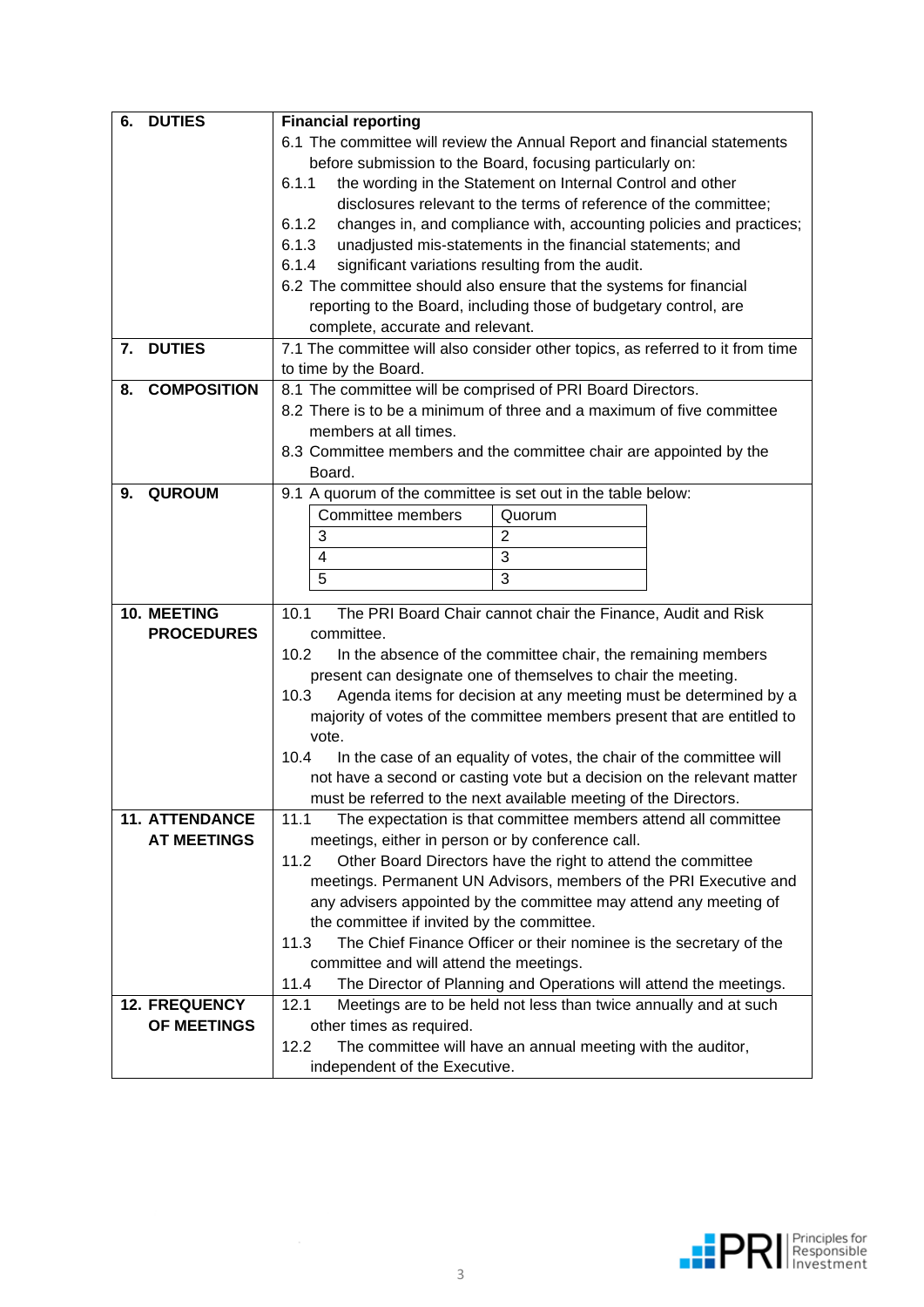|                      | The external auditor, the committee chair or two members of the<br>12.3           |  |  |  |  |  |
|----------------------|-----------------------------------------------------------------------------------|--|--|--|--|--|
|                      | committee may request a meeting if any of them consider that a                    |  |  |  |  |  |
|                      | meeting is necessary.                                                             |  |  |  |  |  |
| 13. NOTICE OF        | Meetings of the committee are called by the secretary of the<br>13.1              |  |  |  |  |  |
| <b>MEETINGS</b>      | committee at the request of the committee chair.                                  |  |  |  |  |  |
|                      | 13.2<br>Unless otherwise agreed, notice of each meeting confirming the            |  |  |  |  |  |
|                      | venue, time and date together with an agenda of items to be discussed,            |  |  |  |  |  |
|                      | are to be forwarded to each member of the committee and any other                 |  |  |  |  |  |
|                      | person required to attend, no later than five working days before the             |  |  |  |  |  |
|                      | meeting. Supporting papers are to be sent to committee members and                |  |  |  |  |  |
|                      | to other attendees as appropriate, at the same time.                              |  |  |  |  |  |
|                      | 13.3<br>All directors will be notified of all committee meetings and have         |  |  |  |  |  |
|                      | access to every committee's materials and minutes.                                |  |  |  |  |  |
| 14. MINUTES OF       | The secretary of the committee will ensure that a formal record of<br>14.1        |  |  |  |  |  |
| <b>MEETINGS</b>      | committee proceedings and resolutions is maintained.                              |  |  |  |  |  |
|                      | 14.2<br>Following approval of the minutes by the chair of the committee           |  |  |  |  |  |
|                      | they are to be circulated to all members of the committee for final               |  |  |  |  |  |
|                      | approval.                                                                         |  |  |  |  |  |
| <b>15. AUTHORITY</b> | The committee is authorised by the Board to:<br>15.1                              |  |  |  |  |  |
|                      | investigate, or cause to be investigated, any activity within its terms<br>15.1.1 |  |  |  |  |  |
|                      | of reference and make any recommendations which it deems                          |  |  |  |  |  |
|                      | appropriate on any area where action or improvement is needed;                    |  |  |  |  |  |
|                      | 15.1.2 seek any information that it requires from any employee or Director        |  |  |  |  |  |
|                      | of the Company in order to perform its duties and require all                     |  |  |  |  |  |
|                      | employees to co-operate with any request made by the committee;                   |  |  |  |  |  |
|                      | 15.1.3 obtain at the Company's expense, so long as resources permit,              |  |  |  |  |  |
|                      | external legal or independent professional advice from such                       |  |  |  |  |  |
|                      | advisers as the committee select, who may at the invitation of the                |  |  |  |  |  |
|                      | committee attend meetings as necessary;                                           |  |  |  |  |  |
|                      | meet to conduct its business, adjourn and otherwise regulate its<br>15.1.4        |  |  |  |  |  |
|                      | meetings as it sees fit including approving items of business by the              |  |  |  |  |  |
|                      | written resolution procedure set out in the Company's articles of                 |  |  |  |  |  |
|                      | association; and                                                                  |  |  |  |  |  |
|                      | 15.1.5 with the agreement of the committee delegate any of its duties to a        |  |  |  |  |  |
|                      | relevant PRI staff member or consultant (if required), provided it                |  |  |  |  |  |
|                      | retains the responsibility for the discharge of such duties.                      |  |  |  |  |  |
| 16. REVIEW           | The committee at regular intervals will review the work undertaken<br>16.1        |  |  |  |  |  |
|                      | by the committee and its performance, ensure that it is provided with             |  |  |  |  |  |
|                      | sufficient resources to undertake its duties and recommend any                    |  |  |  |  |  |
|                      | changes it considers necessary to the Board for approval.                         |  |  |  |  |  |
|                      | These terms of reference will be reviewed and, where necessary<br>16.2            |  |  |  |  |  |
|                      |                                                                                   |  |  |  |  |  |
|                      | updated, at least once a year.                                                    |  |  |  |  |  |